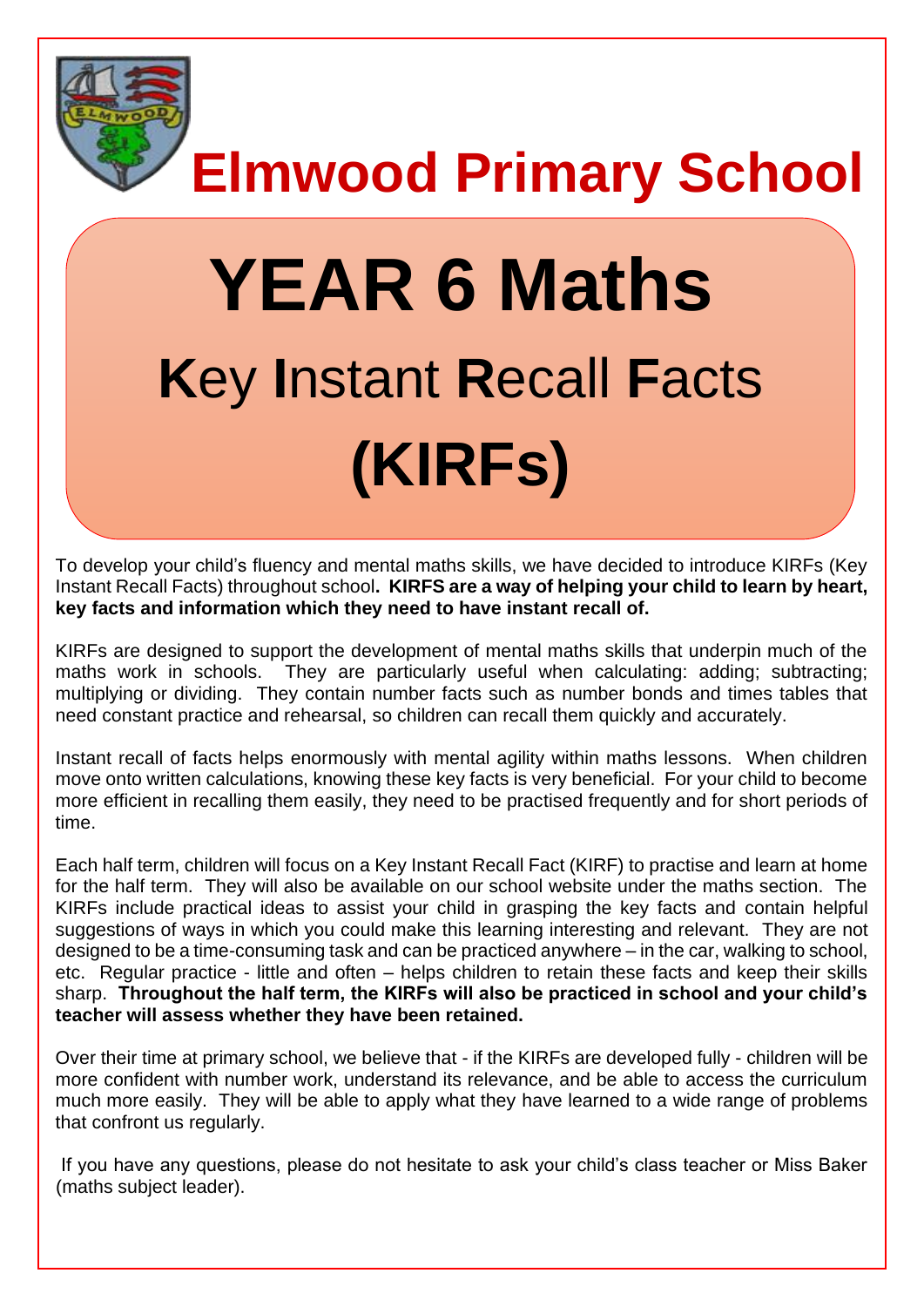

# **K**ey **I**nstant **R**ecall **F**acts **YEAR 6** – Autumn 1

### **I know the multiplication and division facts for all times tables up to 12 x 12.**

By the end of this half term, children should know the following facts. The aim is for them to recall these facts **instantly**.

See separate sheet for all times tables facts

This is a chance for Year 6 children to Consolidate their knowledge of multiplication and division facts and to increase their speed of recall.

**Key Vocabulary**

What is 8 **multiplied by** 6? What is 7 **times** 4? What is 81 **divided by** 9?

What is the **product** of 5 and 7?

They should be able to answer these questions in any order, including missing number questions e.g.  $6 \times$   $\binom{)}{}$  = 42 or  $\binom{)}{}$  ÷ 8 = 4

Children who have already mastered their times tables should apply this knowledge to answer questions including decimals e.g. 0.7 x  $\binom{1}{2}$  = 4.2 or  $\binom{1}{2}$  ÷ 60 = 0.7

#### **Top Tips**

The secret to success is practising **little** and **often**. Use time wisely. Can you practise these KIRFs while walking to school or during a car journey? You do not need to practise them all at once; perhaps you could have a fact of the day. If you would like more ideas, please speak to your child's teacher.

Speed challenge – Take two packs of playing cards and remove the kings. Turn over two cards and ask your child to multiply the numbers together (Ace  $= 1$ , Jack  $= 11$  and Queen = 12). How many questions can they answer correctly in 2 minutes? Practise regularly and see if they can beat their highest score.

Online games – Activities on [www.educationcity.com,](http://www.educationcity.com/) [www.conkermaths.org,](http://www.conkermaths.org/) [www.timestables.co.uk,](http://www.timestables.co.uk/) [www.timestables.me.uk](http://www.timestables.me.uk/) and www.ttrockstars.com

Use memory tricks – For those hard-to-remember facts, [www.multiplication.com](http://www.multiplication.com/) has some strange picture stories to help children remember.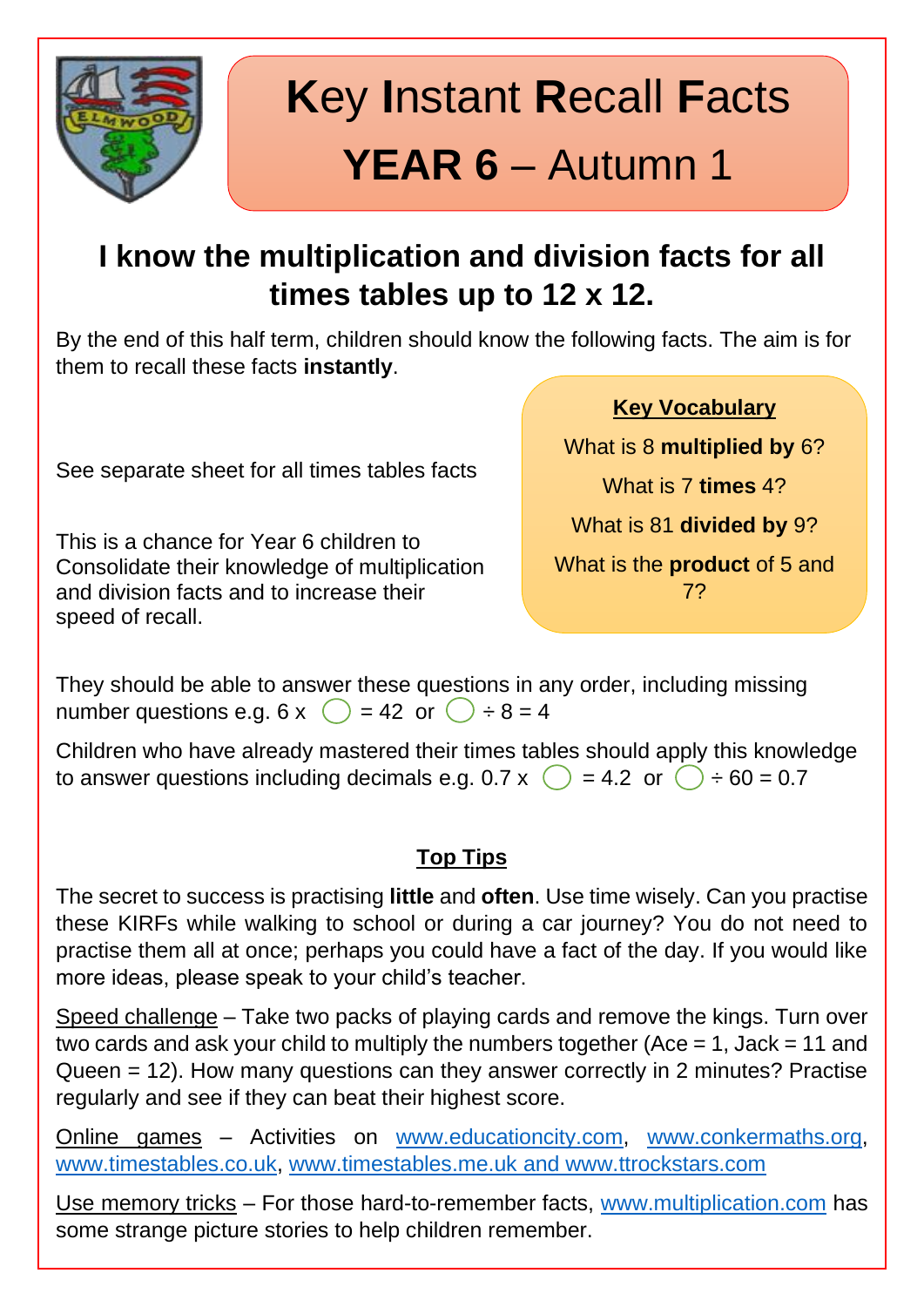

# **K**ey **I**nstant **R**ecall **F**acts **YEAR 6** – Autumn 2

### **I can identify common factors of a pair of numbers.**

By the end of this half term, children should know the following facts. The aim is for them to recall these facts **instantly**.

The factors of a number are all numbers which divide it with no remainder. E.g. the factors of 24 are 1, 2, 3, 4, 6, 8, 12 and 24 The factors of 56 are 1, 2, 4, 7, 8, 14, 28 and 56.

The common factors of two numbers are the factors they share.

E.g. the common factors of 24 and 56 are 1, 2, 4 and 8

**Key Vocabulary Factor Common factor Multiple Highest common factor**

The highest common factor of 24 and 56 is 8.

Children should be able to explain how they know that a number is a common factor. E.g. 8 is a common factor of 24 and 56 because  $24 = 8 \times 3$  and  $56 = 8 \times 7$ 

#### **Top Tips**

The secret to success is practising **little** and **often**. Use time wisely. Can you practise these KIRFs while walking to school or during a car journey? You do not need to practise them all at once; perhaps you could have a fact of the day. If you would like more ideas, please speak to your child's teacher.

Online games – Activities on [www.educationcity.com,](http://www.educationcity.com/) [www.conkermaths.org,](http://www.conkermaths.org/) [www.timestables.co.uk,](http://www.timestables.co.uk/) [www.timestables.me.uk](http://www.timestables.me.uk/) and [www.ttrockstars.com](http://www.ttrockstars.com/)

Play games - Choose two numbers. Take it in turns to name factors. Who can find the most?

NOTE – We do not expect children to know all the factors of a number instantly but would expect them to be able to work them out within a minute or so for numbers under 100.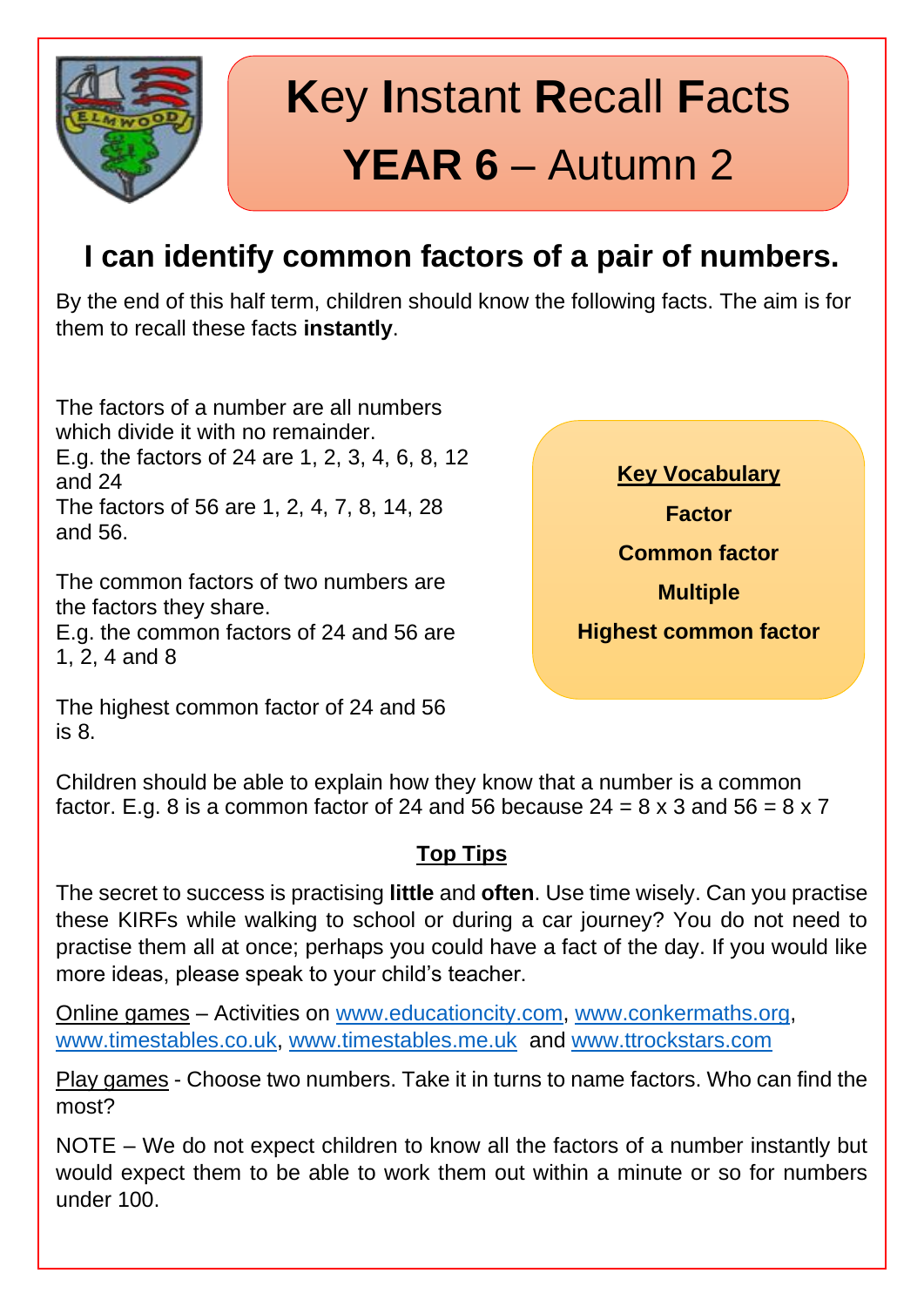

# **K**ey **I**nstant **R**ecall **F**acts **YEAR 6** – Spring 1

#### **I know common decimals, fractions and percentage equivalences.**

By the end of this half term, children should know the following facts. The aim is for them to recall these facts **instantly**.

| $\frac{1}{2}$ | $=$ | 0.5              | $=$ | 50% |
|---------------|-----|------------------|-----|-----|
| $\frac{1}{4}$ | $=$ | $0.25 =$         |     | 25% |
| $\frac{3}{4}$ | $=$ | $0.75 =$         |     | 75% |
| 1/10          | $=$ | 0.1              | $=$ | 10% |
| 3/10          | $=$ | 0.3 <sub>0</sub> | $=$ | 30% |
| 1/5           | $=$ | 0.2              | $=$ | 20% |
| 3/5           | $=$ | 0.6              | $=$ | 60% |
| $1/100=$      |     | 0.01             | $=$ | 1%  |
| Etc           |     |                  |     |     |

**Key Vocabulary**

Write 0.75 as a **fraction**.

Write ¼ as a **decimal.**

What is ¾ as a **percentage**?

Children should be able to convert between decimals, fractions and percentages for  $\frac{1}{2}$ ,  $\frac{1}{4}$ ,  $\frac{3}{4}$  and any number of tenths and hundredths.

#### **Top Tips**

The secret to success is practising **little** and **often**. Use time wisely. Can you practise these KIRFs while walking to school or during a car journey? You do not need to practise them all at once; perhaps you could have a fact of the day. If you would like more ideas, please speak to your child's teacher.

Play games – Make some cards with equivalent fractions, decimals and percentages. Use these to play the memory game or snap. Or make your own dominoes with fractions on one side and decimals on the other.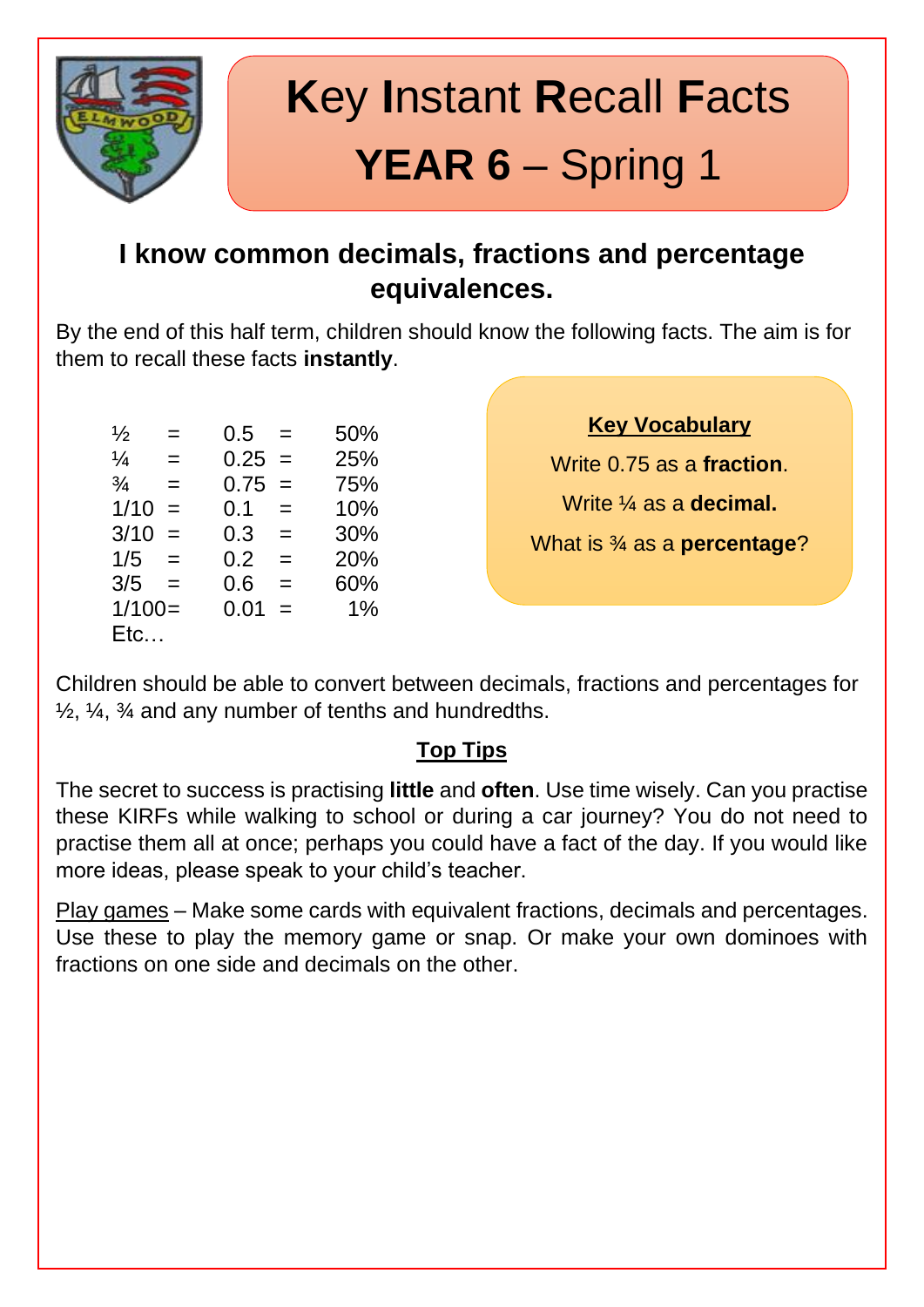

# **K**ey **I**nstant **R**ecall **F**acts **YEAR 6** – Spring 2

### **I can identify prime numbers up to 50.**

By the end of this half term, children should know the following facts. The aim is for them to recall these facts **instantly**.

A prime number is a number with no factors other than one and itself.

The following numbers are prime numbers: 2, 3, 5, 7, 11, 13, 17, 19, 23, 29, 31, 37, 41, 43 and 47

A composite number is divisible by a number other than one and itself.

**Key Vocabulary Prime number Composite number factor multiple**

The following numbers are composite numbers:

4, 6, 8, 9, 10, 12, 14, 15, 16, 18, 20, 22, 24, 25, 26, 27, 28, 30, 32, 34, 35, 36, 38, 40, 42, 44, 45, 46, 48, 49 and 50

Children should be able to explain how they know that a number is composite. E.g. 39 is a composite because it is a multiple of 3 and 13.

#### **Top Tips**

The secret to success is practising **little** and **often**. Use time wisely. Can you practise these KIRFs while walking to school or during a car journey? You do not need to practise them all at once; perhaps you could have a fact of the day. If you would like more ideas, please speak to your child's teacher.

It is very important that your child uses mathematical vocabulary accurately. Choose a number between 2 and 50. How many correct statements can your child make about this number using the key vocabulary above.

Make a set of cards for the numbers from 2 to 50. How quickly can your child sort these into prime and composite numbers? How many even prime numbers can they find? How many odd composite numbers can they find?

*Please note that 1 is not a prime or composite number.*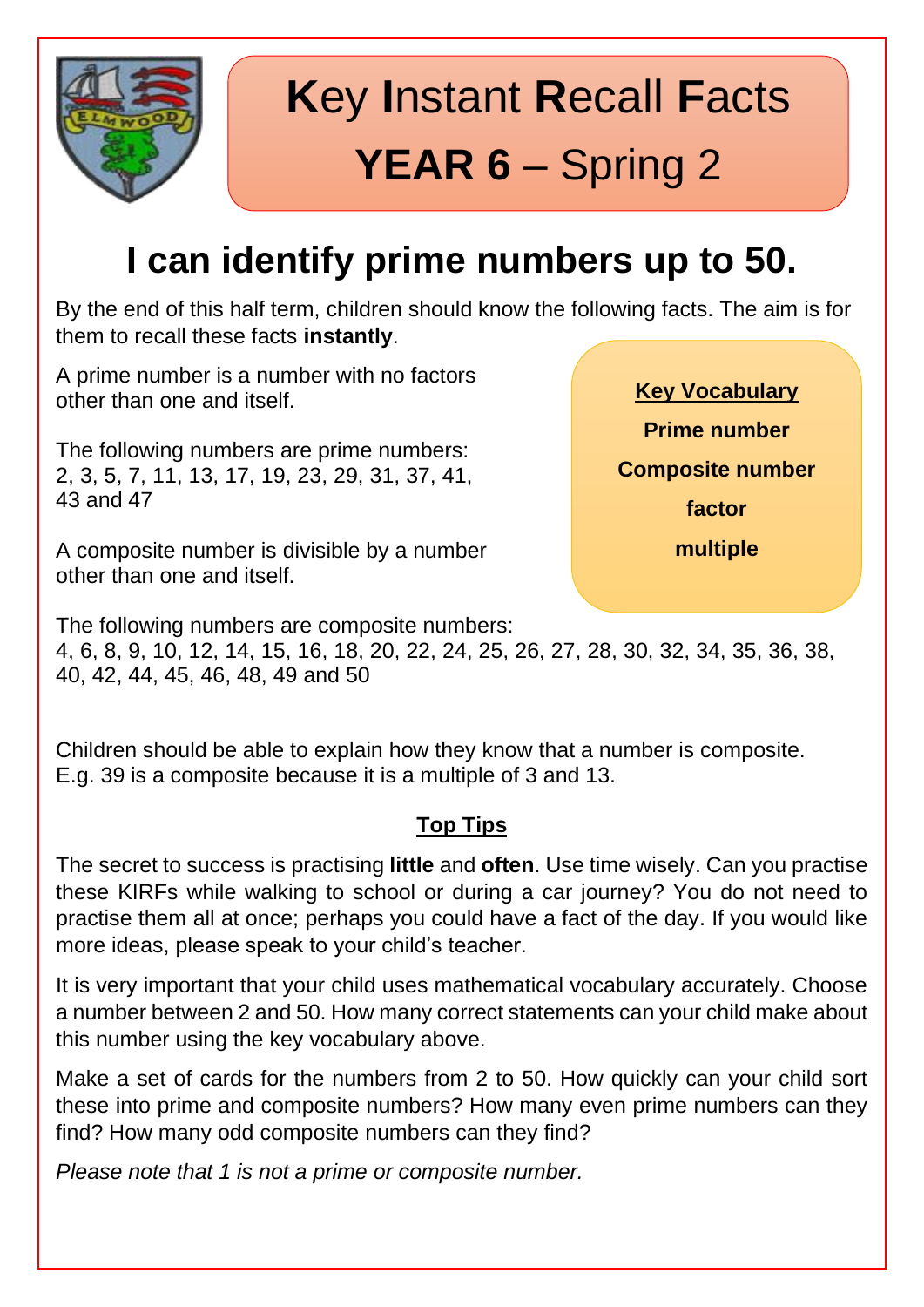

#### **I know the formulae for finding the area of different shapes.**

By the end of this half term, children should know the following facts. The aim is for them to recall these facts **instantly**.



Children should also be able to recall the formula for finding the area of different shapes.

#### **Top Tips**

The secret to success is practising **little** and **often**. Use time wisely. Can you practise these KIRFs while walking to school or during a car journey? You do not need to practise them all at once; perhaps you could have a fact of the day. If you would like more ideas, please speak to your child's teacher.

It is very important that your child uses mathematical vocabulary accurately. They must use language such as height, length, base, width and radius when recalling the appropriate formulae.